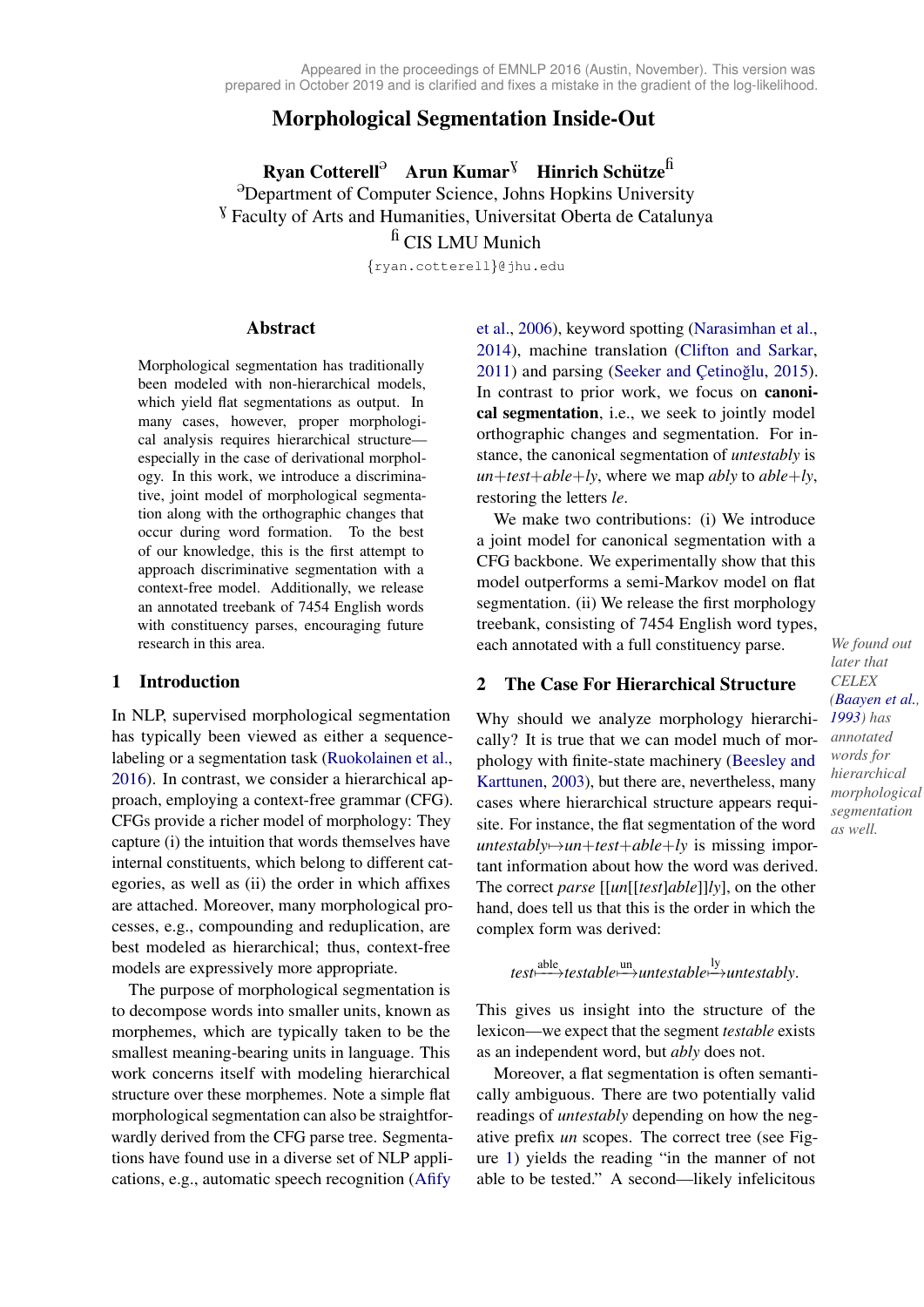<span id="page-1-0"></span>

Figure 1: Canonical segmentation parse trees for *untestably* and *unlockable*. For both words, the scope of *un* is ambiguous. Arguably, (a) is the only correct parse tree for *untestably*; the reading associated with (b) is hard to get. On the other hand, *unlockable* is truly ambiguous between "able to be unlocked" (c) and "unable to be locked" (d).

reading—where the segment *untest* forms a constituent yields the reading "in a manner of being able to untest." Recovering the hierarchical structure allows us to select the correct reading; note there are even cases of true ambiguity; e.g., *unlockable* has two readings: "unable to be locked" and "able to be unlocked."

We also note that theoretical linguists often implicitly assume a context-free treatment of word formation, e.g., by employing brackets to indicate different levels of affixation. Others have explicitly modeled word-internal structure with grammars [\(Selkirk,](#page-5-4) [1982;](#page-5-4) [Marvin,](#page-5-5) [2002\)](#page-5-5).

# 3 Parsing the Lexicon

A novel component of this work is the development of a discriminative parser [\(Finkel et al.,](#page-5-6) [2008;](#page-5-6) [Hall et al.,](#page-5-7) [2014\)](#page-5-7) for morphology. The goal is to define a probability distribution over all trees that could arise from the input word, after reversal of orthographic and phonological processes. We employ the simple grammar shown in Table [1.](#page-2-0) Despite its simplicity, it models the *order in which morphemes are attached*.

More formally, our goal is to map a surface form w (e.g., w=*untestably*) into its underlying canonical form u (e.g., u=*untestablely*) and then into a parse tree t over its morphemes. We assume  $u, w \in$  $\Sigma^*$ , for some discrete alphabet  $\Sigma$ .<sup>[1](#page-1-1)</sup> Note that a parse tree over the string implicitly defines a flat segmentation given our grammar—one can simply extract the characters spanned by all preterminals in the resulting tree. Before describing the joint model in detail, we first consider its pieces individually.

#### 3.1 Restoring Orthographic Changes

To extract a *canonical segmentation* [\(Naradowsky](#page-5-8) [and Goldwater,](#page-5-8) [2009;](#page-5-8) [Cotterell et al.,](#page-5-9) [2016\)](#page-5-9), we restore orthographic changes that occur during word formation. To this end, we define the score function

$$
score_{\eta}(u, a, w) = \exp\left(g(u, a, w)^{\top} \eta\right) \quad (1)
$$

where  $\alpha$  is a monotonic alignment between the strings u and w. The goal is for score<sub>n</sub> to assign higher values to better matched pairs, e.g., (w=*untestably*, u=*untestablely*). We refer to [Dreyer et al.](#page-5-10) [\(2008\)](#page-5-10) for a thorough exposition.

For ease of computation, we can encode this function as a weighted finite-state machine (WFST) [\(Mohri et al.,](#page-5-11) [2002\)](#page-5-11). This requires, however, that the feature function  $q$  factors over the topology of the finite-state encoding. Since our model conditions on the word  $w$ , the feature function g can extract features from *any* part of this string. Features on the output string,  $u$ , however, are more restricted. In this work, we employ a bigram model over output characters. This implies that each state remembers exactly one character, the previous one. See [Cotterell et al.](#page-5-12) [\(2014\)](#page-5-12) for details. We can compute the score for two strings  $u$  and  $w$  using a weighted generalization of the Levenshtein algorithm. Computing the partition function requires a different dynamic program, which runs in  $\mathcal{O}(|w|^2 \cdot |\Sigma|^2)$  time. Note that since  $|\Sigma| \approx 26$  (lower case English letters), it takes roughly  $26^2 = 676$  times longer to compute the partition function than to score a pair of strings.

Our model includes several simple feature templates, including features that fire on individual edit actions as well as conjunctions of edit actions and characters in the surrounding context. See [Cotterell](#page-5-9) [et al.](#page-5-9) [\(2016\)](#page-5-9) for details.

#### 3.2 Morphological Analysis as Parsing

Next, we need to score an underlying canonical form (e.g., u=*untestablely*) together with a parse

<span id="page-1-1"></span><sup>&</sup>lt;sup>1</sup>For efficiency, we assume  $u \in \Sigma^{|w|+k}$ ,  $k=5$ .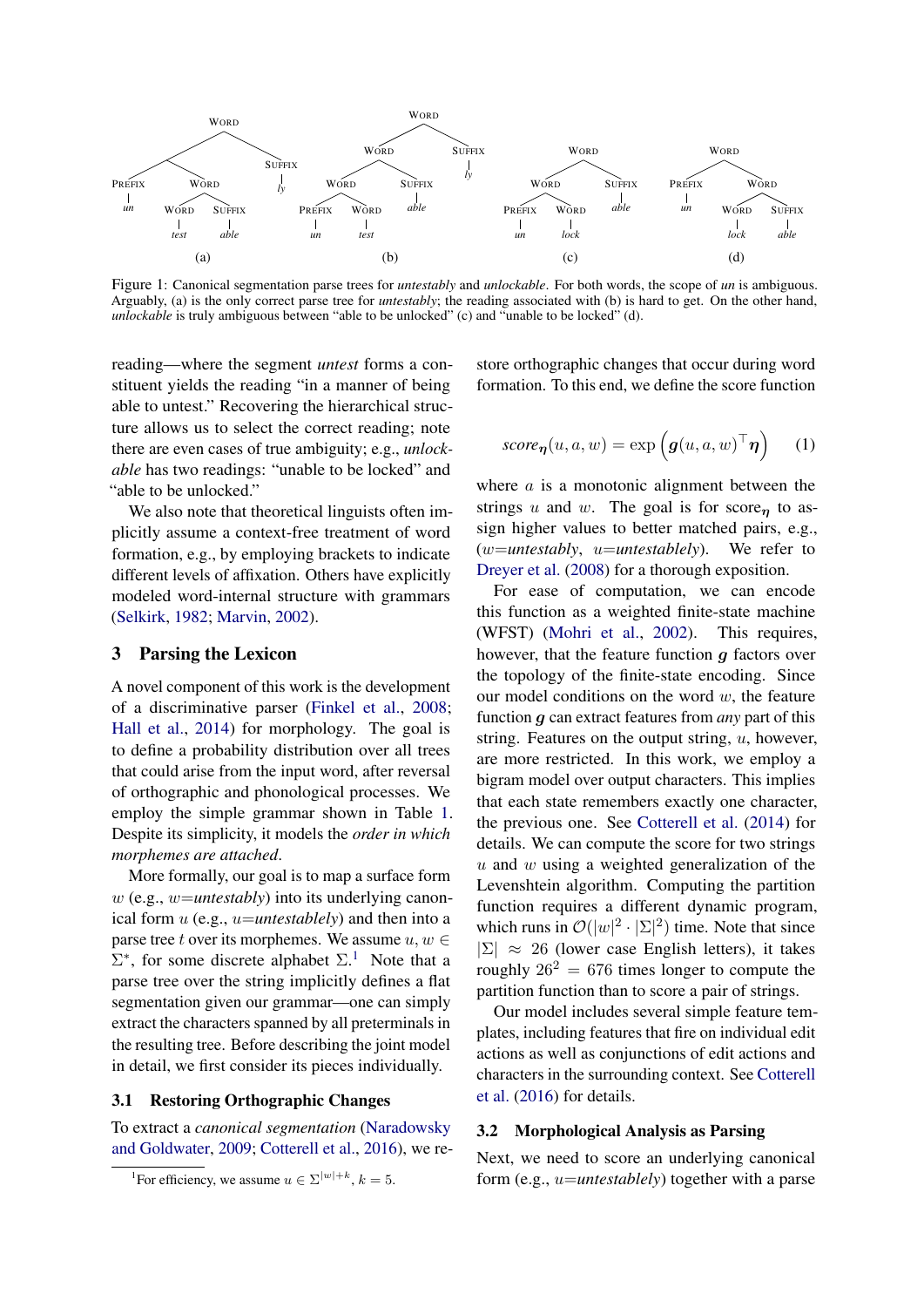<span id="page-2-0"></span>

| <b>ROOT</b>     | $\rightarrow$ | <b>WORD</b>        |
|-----------------|---------------|--------------------|
| <b>WORD</b>     | $\rightarrow$ | PREFIX WORD        |
| <b>WORD</b>     | $\rightarrow$ | <b>WORD SUFFIX</b> |
| <b>WORD</b>     | $\rightarrow$ | $\Sigma^+$         |
| <b>PREFIX</b>   | $\rightarrow$ | $\Sigma^+$         |
| $S \rightarrow$ |               | $\Sigma^+$         |

Table 1: The context-free grammar used in this work to model word formation. The productions closely resemble those of [Johnson et al.](#page-5-13) [\(2006\)](#page-5-13)'s Adaptor Grammar.

tree (e.g.,  $t = [[un[[test]able]]/v])$ . Thus, we define the parser score with the following function

$$
score_{\boldsymbol{\omega}}(t, u) = \exp\left(\sum_{\pi \in \Pi(t)} \boldsymbol{f}(\pi, u)^\top \boldsymbol{\omega}\right) \quad (2)
$$

where  $\Pi(t)$  is the set of *anchored productions* in the tree t. An anchored production  $\pi$  is a grammar rule in Chomsky normal form attached to a span, e.g.,  $A_{i,k} \rightarrow B_{i,j}C_{j+1,k}$ . Each  $\pi$  is then assigned a weight by the linear function  $f(\pi, u)^\top \omega$ , where the function  $f$  extracts relevant features from the anchored production as well as the corresponding span of the underlying form  $u$ . This model is typically referred to as a weighted CFG (WCFG) [\(Smith and Johnson,](#page-5-14) [2007\)](#page-5-14) or a CRF parser.

For  $f$ , we define three span features: (i) indicator features on the span's segment, (ii) an indicator feature that fires if the segment appears in an external corpus<sup>[2](#page-2-1)</sup> and (iii) the conjunction of the segment with the label (e.g., PREFIX) of the subtree root. Following [Hall et al.](#page-5-7) [\(2014\)](#page-5-7), we employ an indicator feature for each production as well as production backoff features.

# 4 A Joint Model

*We have adjusted the definition of the model from the* Our complete model is a joint CRF [\(Koller and](#page-5-15) [Friedman,](#page-5-15) [2009\)](#page-5-15) where each of the above scores are factors. We define the following probability distribution over trees, canonical forms and their alignments to the original word

$$
p_{\theta}(t, a, u \mid w) = \frac{1}{Z_{\theta}(w)} \text{score}_{\omega}(t, u) \cdot \text{score}_{\eta}(u, a, w)
$$
 (3)

where  $\theta = {\omega, \eta}$  is the parameter vector and the normalizing partition function as

$$
Z_{\theta}(w) = \sum_{u' \in \Sigma^{|w|+k}} \sum_{a \in A(u',w)} (4)
$$
  

$$
\sum_{t' \in \mathcal{T}(u')} score_{\omega}(t', u') \cdot score_{\eta}(u', a, w)
$$

where  $\mathcal{T}(u)$  is the set of all parse trees for the string  $u$ . This involves a sum over all possible underlying orthographic forms and all parse trees for those forms.

The joint approach has the advantage that it allows both factors to work together to influence the choice of the underlying form  $u$ . This is useful as the parser now has access to which words are attested in the language; this helps guide the relatively weak transduction model. On the downside, the partition function  $Z_{\theta}$  now involves a sum over *both* all strings in  $\Sigma^{|w|+k}$  *and* all possible parses of each string! Inference in this joint model is intractable, so we resort to approximate methods.

Finally, we define the marginal distribution

$$
p_{\theta}(t, u \mid w) = \sum_{a \in A(u, w)} p_{\theta}(t, a, u \mid w) \qquad (5)
$$

where  $A(u, w)$  is the set of all monotonic alignments between  $u$  and  $w$ . This will be our model of morphological segmentation since we are not interested in the latent alignments a.

#### 4.1 Learning and Inference

We use stochastic gradient descent to optimize the log-probability of the training data  $\sum_{i=1}^{N} \log p_{\theta}(t^{(i)}, u^{(i)} \mid w^{(i)})$ ; this requires the computation of the gradient of the partition function  $\nabla_{\theta}$  log  $Z_{\theta}$ , which is intractable. We may view this gradient as an expectation:

<span id="page-2-2"></span>
$$
\nabla_{\theta} \log Z_{\theta}(w) =
$$
\n
$$
\mathbb{E}_{(u,a,t)\sim p_{\theta}(\cdot|w)} \Big[ \nabla_{\eta} \text{score}_{\omega}(t,u) + \nabla_{\eta} \text{score}_{\omega}(u,a,w) \Big]
$$
\n(6)

For any given  $w$ ,  $a$ ,  $u$  and  $t$ , the gradients  $\nabla_{\omega} \textit{score}_{\omega}(t, u)$  and  $\nabla_{\mathbf{n}} \textit{score}_{\mathbf{n}}(u, a, w)$  may each be computed in linear time. However, the sum over all underlying forms and trees in eq. [\(6\)](#page-2-2) is still intractable, so we resort to the importancesampling estimator derived by [Cotterell et al.](#page-5-9)

w*.*

*original paper to directly introduce the alignment* a *between the strings* u *and*

<span id="page-2-1"></span><sup>&</sup>lt;sup>2</sup>We use the Wikipedia dump from  $2016-05-01$ .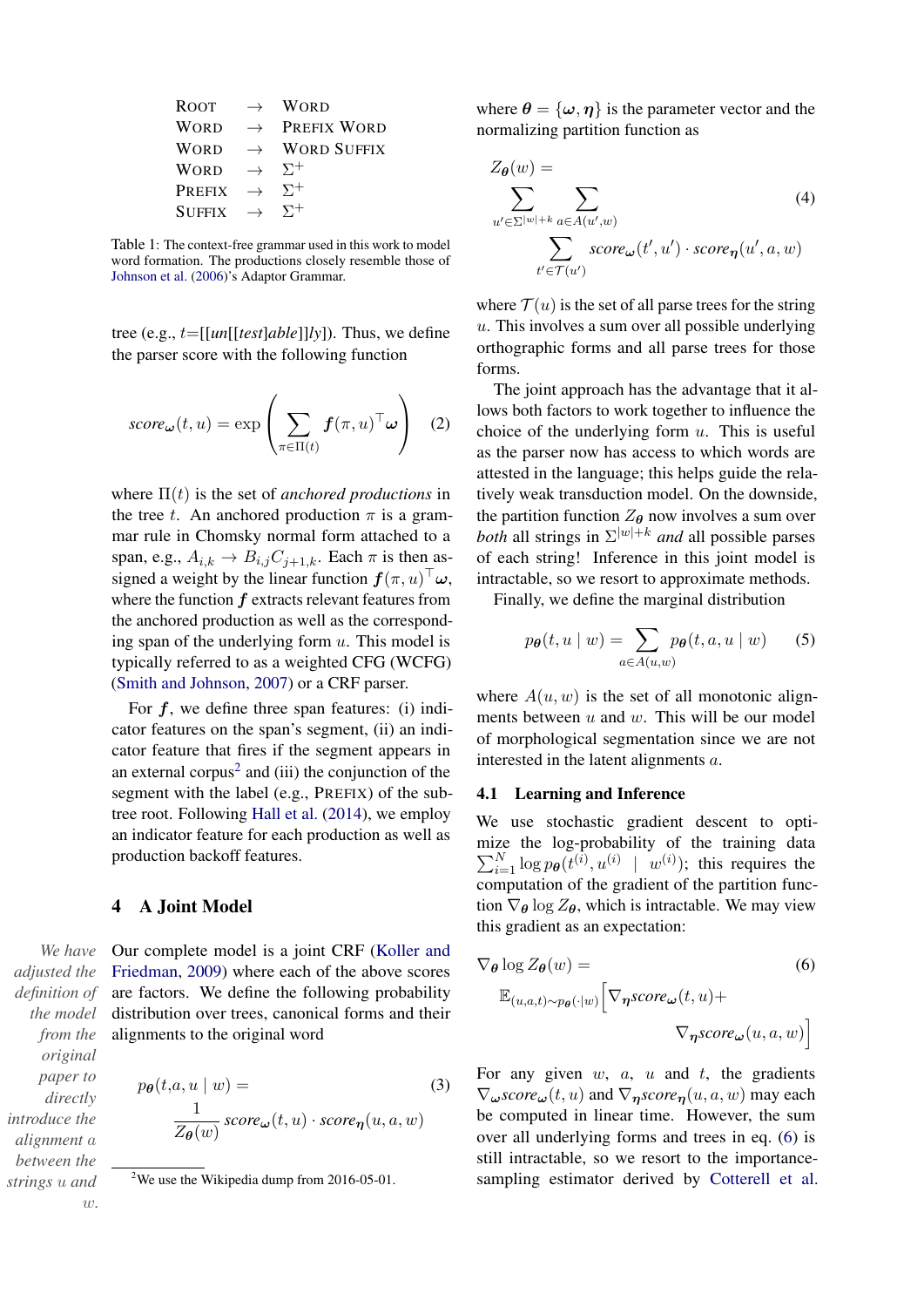<span id="page-3-1"></span>

|      | Segmentation |      |                                                           |                     |
|------|--------------|------|-----------------------------------------------------------|---------------------|
|      | Morph. $F_1$ | Edit | Acc.                                                      | <i>Const.</i> $F_1$ |
| Flat |              |      | 78.89 (0.9) 0.72 (0.04) 72.88 (1.21)                      | N/A                 |
| Hier |              |      | <b>85.55</b> (0.6) <b>0.55</b> (0.03) <b>73.19</b> (1.09) | 79.01 (0.5)         |

Table 2: Results for the 10 splits of the treebank. Segmentation quality is measured by morpheme  $F_1$ , edit distance and accuracy; tree quality by constituent  $F_1$ .

[\(2016\)](#page-5-9). Roughly speaking, we approximate the hard-to-sample-from distribution  $p_{\theta}$  by taking samples from an easy-to-sample-from proposal distribution  $q$ . Specifically, we employ a pipeline model for  $q$  consisting of WFST and then a WCFG sampled from consecutively. We then *reweight* the samples using the *unnormalized* score from  $p_{\theta}$ . Importance sampling has found many uses in NLP ranging from language modeling [\(Bengio et al.,](#page-4-3) [2003\)](#page-4-3) and neural MT [\(Jean et al.,](#page-5-16) [2015\)](#page-5-16) to parsing [\(Dyer et al.,](#page-5-17) [2016\)](#page-5-17). Due to a lack of space, we omit the derivation of the importance-sampled approximate gradient.

# 4.2 Decoding

We also decode by importance sampling. Given  $w$ , we sample canonical forms  $u$  and then run the CKY algorithm to get the highest scoring tree.

# 5 Related Work

We believe our attempt to train discriminative grammars for morphology is novel. Nevertheless, other researchers have described parsers for morphology. Most of this work is unsupervised: [Johnson et al.](#page-5-18) [\(2007\)](#page-5-18) applied a Bayesian PCFG to unsupervised morphological segmentation. Similarly, Adaptor Grammars [\(Johnson et al.,](#page-5-13) [2006\)](#page-5-13), a non-parametric Bayesian generalization of PCFGs, have been applied to the unsupervised version of the task [\(Botha](#page-4-4) [and Blunsom,](#page-4-4) [2013;](#page-4-4) [Sirts and Goldwater,](#page-5-19) [2013\)](#page-5-19). Relatedly, [Schmid](#page-5-20) [\(2005\)](#page-5-20) performed unsupervised disambiguation of a German morphological analyzer [\(Schmid et al.,](#page-5-21) [2004\)](#page-5-21) using a PCFG, using the inside-outside algorithm [\(Baker,](#page-4-5) [1979\)](#page-4-5). Also, discriminative parsing approaches have been applied to the related problem of Chinese word segmentation [\(Zhang et al.,](#page-5-22) [2014\)](#page-5-22).

# 6 Morphological Treebank

Supervised morphological segmentation has historically been treated as a segmentation problem, devoid of hierarchical structure. A core reason behind

this is that—to the best of our knowledge—there are no hierarchically annotated corpora for the task. To remedy this, we provide tree annotations for a subset of the English portion of CELEX [\(Baayen](#page-4-0) [et al.,](#page-4-0) [1993\)](#page-4-0). We reannotated 7454 English types with a full constituency parse.<sup>[3](#page-3-0)</sup> The resource will be freely available for future research.

# 6.1 Annotation Guidelines

The annotation of the morphology treebank was guided by three core principles. The first principle concerns productivity: we exclusively annotate *productive* morphology. In the context of morphology, productivity refers to the degree that native speakers actively employ the affix to create new words [\(Aronoff,](#page-4-6) [1976\)](#page-4-6). We believe that for NLP applications, we should focus on productive affixation. Indeed, this sets our corpus apart from many existing morphologically annotated corpora such as CELEX. For example, CELEX contains  $warmth \rightarrow warm+th$ , but *th* is not a productive suffix and cannot be used to create new words. Thus, we *do not* want to analyze *hearth*7→*hear*+*th* or, in general, allow *wug*7→*wug*+*th*. Second, we annotate for semantic coherence. When there are several candidate parses, we choose the one that is best compatible with the compositional semantics of the derived form.

Interestingly, multiple trees can be considered valid depending on the linguistic tier of interest. Consider the word *unhappier*. From a semantic perspective, we have the parse [[*un* [*happy*]] *er*] which gives us the correct meaning "not happy to a greater degree." However, since the suffix *er* only attaches to mono- and bisyllabic words, we get [*un*[[*happy*] *er*]] from a phonological perspective. In the linguistics literature, this problem is known as the bracketing paradox [\(Pesetsky,](#page-5-23) [1985;](#page-5-23) [Embick,](#page-5-24) [2015\)](#page-5-24). We annotate exclusively at the syntactic-semantic tier.

Thirdly, in the context of derivational morphology, we *force spans to be words* themselves.

<span id="page-3-0"></span><sup>&</sup>lt;sup>3</sup>In many cases, we corrected the flat segmentation as well.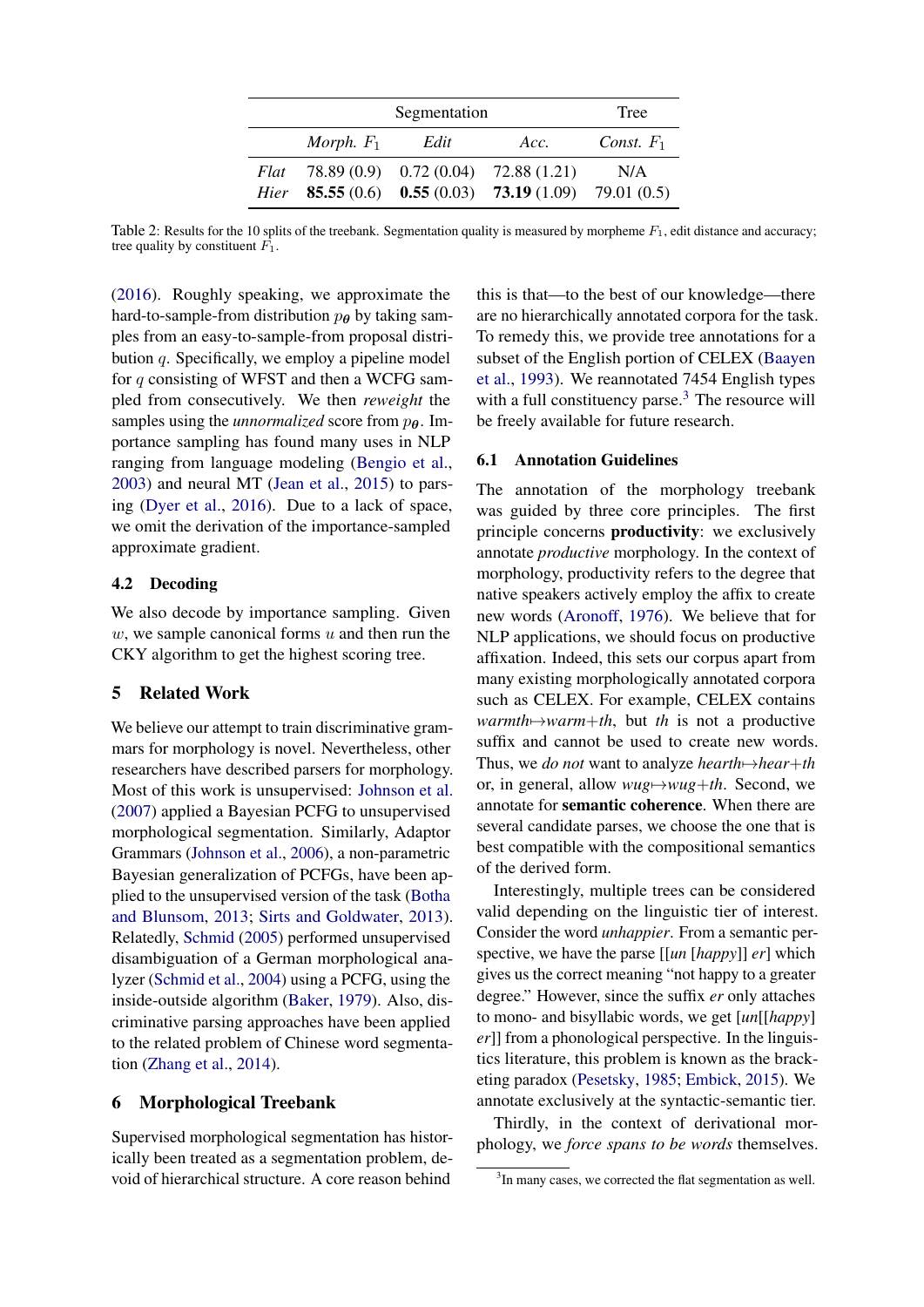Since derivational morphology—by definition forms new words from existing words [\(Lieber and](#page-5-25)  $\text{Stekauer}, 2014$  $\text{Stekauer}, 2014$  $\text{Stekauer}, 2014$ , it follows that each span rooted with WORD or ROOT in the correct parse corresponds to a word in the lexicon. For example, consider *unlickable*. The correct parse, under our scheme, is [*un* [[*lick*] *able*]]. Each of the spans (*lick*, *lickable* and *unlickable*) exists as a word. By contrast, the parse [[*un* [*lick*]] *able*] contains the span *unlick*, which is not a word in the lexicon. The span in the segmented form may involve changes, e.g., [*un* [[*achieve*] *able*]], where *achieveable* is not a word, but *achievable* (after deleting *e*) is.

# 7 Experiments

We run a simple experiment to show the empirical utility of parsing words—we compare a WCFGbased canonical segmenter with the semi-Markov segmenter introduced in [Cotterell et al.](#page-5-9) [\(2016\)](#page-5-9). We divide the corpus into 10 distinct train/dev/test splits with 5454 words for train and 1000 for each of dev and test. We report three evaluation metrics: full form accuracy, morpheme  $F_1$  [\(Van den](#page-4-7) [Bosch and Daelemans,](#page-4-7) [1999\)](#page-4-7) and average edit distance to the gold segmentation with boundaries marked by a distinguished symbol. For the WCFG model, we also report constituent  $F_1$ —typical for sentential constituency parsing— as a baseline for future systems. This  $F_1$  measures how well we predict the whole tree (not just a segmentation). For all models, we use  $L_2$  regularization and run 100 epochs of ADAGRAD [\(Duchi et al.,](#page-5-26) [2011\)](#page-5-26) with early stopping. We tune the regularization coefficient by grid search considering  $\lambda \in \{0.0, 0.1, 0.2, 0.3, 0.4, 0.5\}.$ 

# 7.1 Results and Discussion

Table [2](#page-3-1) shows the results. The hierarchical WCFG model outperforms the flat semi-Markov model on all metrics on the segmentation task. This shows that modeling structure among the morphemes, indeed, does help segmentation. The largest improvements are found under the morpheme  $F_1$  metric  $(\approx 6.5 \text{ points})$ . In contrast, accuracy improves by  $< 1\%$ . Edit distance is in between with an improvement of 0.2 characters. Accuracy, in general, is an all or nothing metric since it requires getting every canonical segment correct. Morpheme  $F_1$ , on the other hand, gives us partial credit. Thus, what this shows us is that the WCFG gets a lot more of the morphemes in the held-out set correct, even if it

only gets a few more complete forms correct. We provide additional results evaluating the entire tree with constituency  $F_1$  as a future baseline.

# 8 Conclusion

We presented a discriminative CFG-based model for canonical morphological segmentation and showed empirical improvements on its ability to segment words under three metrics. We argue that our hierarchical approach to modeling morphemes is more often appropriate than the traditional flat segmentation. Additionally, we have annotated 7454 words with a morphological constituency parse. The corpus is available online at [http://ryancotterell.github.](http://ryancotterell.github.io/data/ morphological-treebank) [io/data/morphological-treebank](http://ryancotterell.github.io/data/ morphological-treebank) to allow for exact comparison and to spark future research.

#### Acknowledgements

The first author was supported by a DAAD Long-Term Research Grant and an NDSEG fellowship. The third author was supported by DFG (SCHU 2246/10-1).

# References

- <span id="page-4-1"></span>Mohamed Afify, Ruhi Sarikaya, Hong-Kwang Jeff Kuo, Laurent Besacier, and Yuqing Gao. 2006. On the use of morphological analysis for dialectal Arabic speech recognition. In *INTERSPEECH*.
- <span id="page-4-6"></span>Mark Aronoff. 1976. *Word Formation in Generative Grammar*. MIT Press.
- <span id="page-4-0"></span>R. Harald Baayen, Richard Piepenbrock, and Rijn van H. 1993. The CELEX lexical data base on CD-ROM.
- <span id="page-4-5"></span>James K. Baker. 1979. Trainable grammars for speech recognition. *The Journal of the Acoustical Society of America*, 65(S1):S132–S132.
- <span id="page-4-2"></span>Kenneth R. Beesley and Lauri Karttunen. 2003. *Finitestate Morphology: Xerox Tools and Techniques*. CSLI, Stanford.
- <span id="page-4-3"></span>Yoshua Bengio, Jean-Sébastien Senécal, et al. 2003. Quick training of probabilistic neural nets by importance sampling. In *AISTATS*.
- <span id="page-4-7"></span>Antal Van den Bosch and Walter Daelemans. 1999. Memory-based morphological analysis. In *ACL*.
- <span id="page-4-4"></span>Jan A. Botha and Phil Blunsom. 2013. Adaptor grammars for learning non-concatenative morphology. In *EMNLP*, pages 345–356.